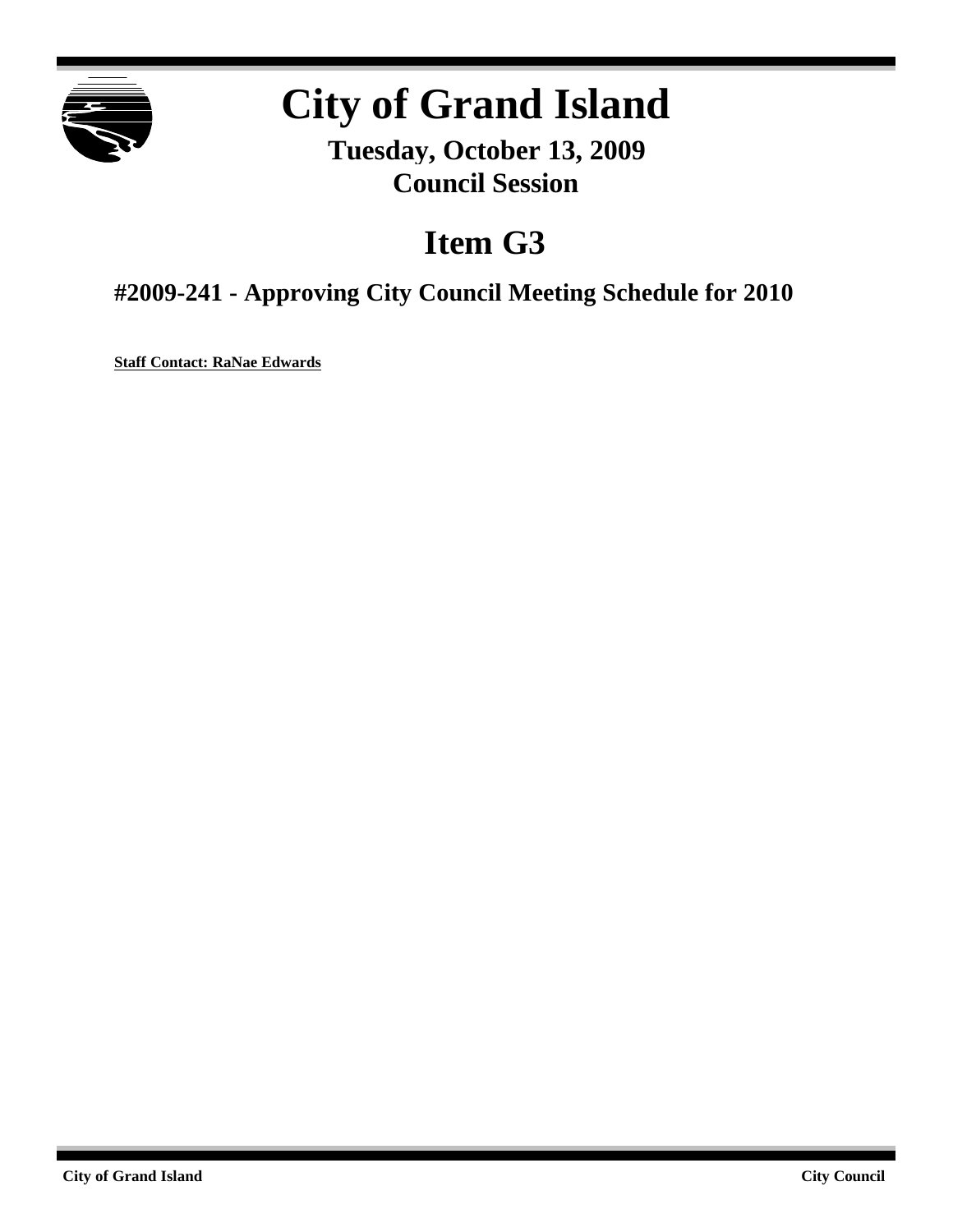## **Council Agenda Memo**

| From:           | RaNae Edwards, City Clerk              |
|-----------------|----------------------------------------|
| <b>Meeting:</b> | October 13, 2009                       |
| Subject:        | City Council Meeting Schedule for 2010 |
| Item $\#$ 's:   | $G-3$                                  |
| $Presenter(s):$ | RaNae Edwards, City Clerk              |

#### **Background**

Grand Island City Code Chapter 2 specifies that Regular Meetings of the City Council shall be held in the Council Chambers of City Hall on the second and fourth Tuesdays of each month beginning at 7:00 p.m. City Council approved Ordinance No. 9009 on September 27, 2005 amending Chapter 2 of the Grand Island City Code allowing Study Sessions to be held at the discretion of the City Council.

#### **Discussion**

The City Clerk has prepared the proposed 2010 meeting schedule. This provides for the first City Council meeting to be a Regular Meeting on Tuesday, January 12, 2010. See attached proposed meeting dates.

#### **Alternatives**

It appears that the Council has the following alternatives concerning the issue at hand. The Council may:

- 1. Move to approve the 2007 meeting schedule as presented
- 2. Refer the issue to a Committee
- 3. Modify the 2007 meeting schedule to meet the wishes of the Council
- 4. Take no action on the issue

#### **Recommendation**

City Administration recommends that the Council approve the proposed 2010 City Council meeting schedule.

#### **Sample Motion**

Move to approve the 2010 City Council meeting schedule as proposed.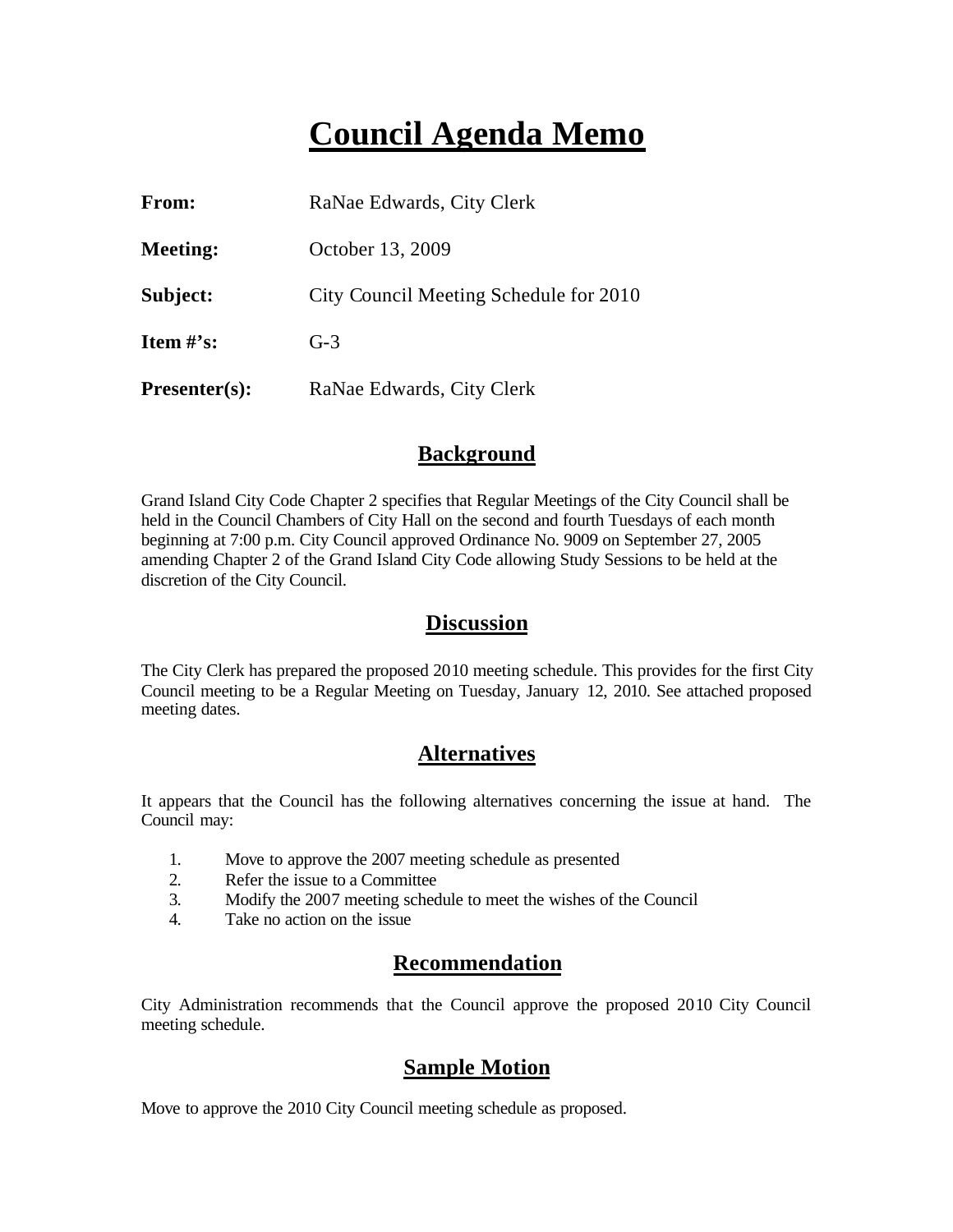### **PROPOSED**

## **2010**

### **CITY COUNCIL MEETING DATES**

| January 12, 2010  | July 13, 2010          |
|-------------------|------------------------|
| January 26, 2010  | July 27, 2010          |
| February 9, 2010  | <b>August 10, 2010</b> |
| February 23, 2010 | August 24, 2010        |
| March 9, 2010     | September 14, 2010     |
| March 23, 2010    | September 28, 2010     |
| April 13, 2010    | October 12, 2010       |
| April 27, 2010    | October 26, 2010       |
| May 11, 2010      | November 9, 2010       |
| May 25, 2010      | November 23, 2010      |
| June 8, 2010      | December 7, 2010       |
| June 22, 2010     | December 21, 2010      |